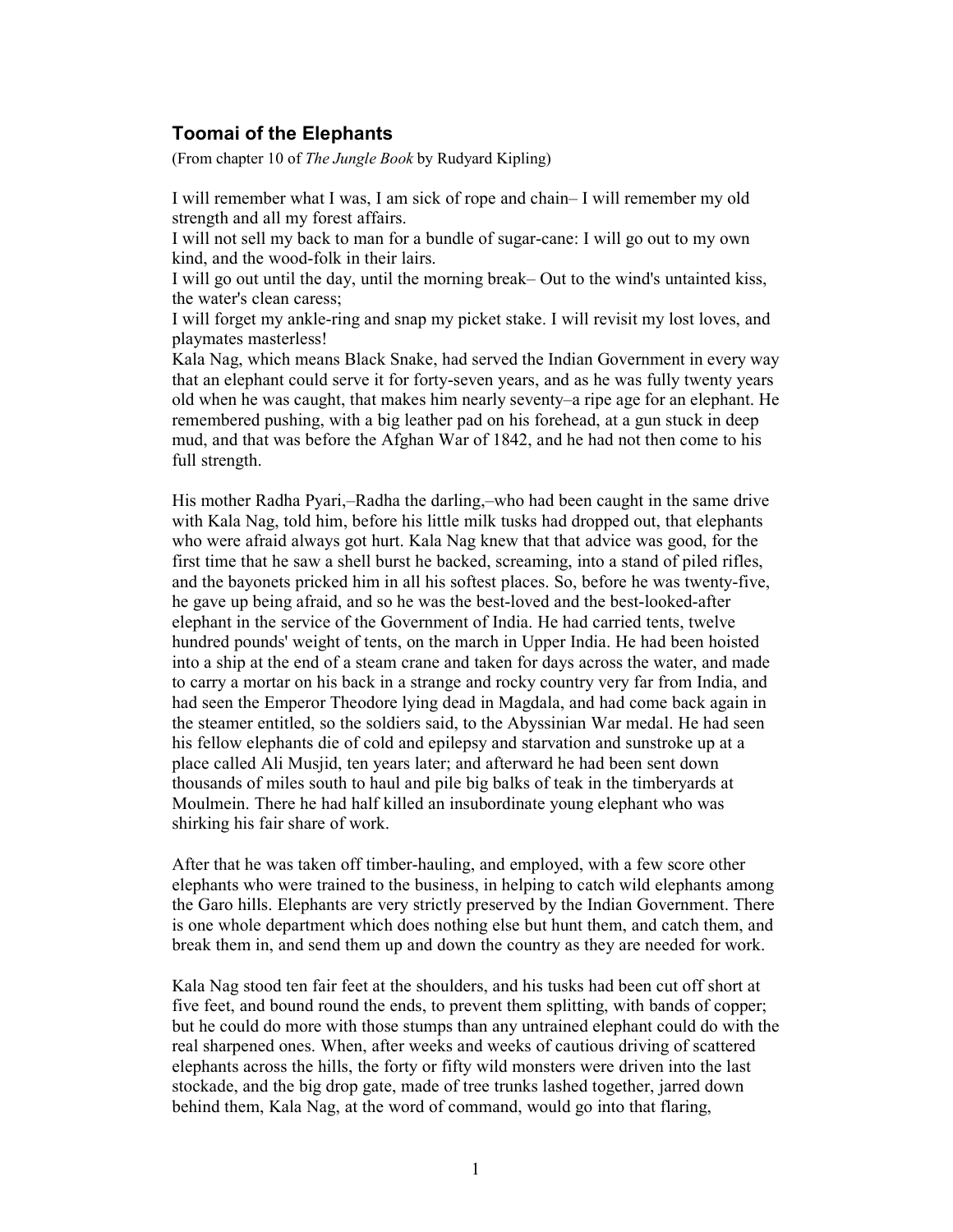trumpeting pandemonium (generally at night, when the flicker of the torches made it difficult to judge distances), and, picking out the biggest and wildest tusker of the mob, would hammer him and hustle him into quiet while the men on the backs of the other elephants roped and tied the smaller ones.

There was nothing in the way of fighting that Kala Nag, the old wise Black Snake, did not know, for he had stood up more than once in his time to the charge of the wounded tiger, and, curling up his soft trunk to be out of harm's way, had knocked the springing brute sideways in mid-air with a quick sickle cut of his head, that he had invented all by himself; had knocked him over, and kneeled upon him with his huge knees till the life went out with a gasp and a howl, and there was only a fluffy striped thing on the ground for Kala Nag to pull by the tail.

"Yes," said Big Toomai, his driver, the son of Black Toomai who had taken him to Abyssinia, and grandson of Toomai of the Elephants who had seen him caught, "there is nothing that the Black Snake fears except me. He has seen three generations of us feed him and groom him, and he will live to see four."

"He is afraid of me also," said Little Toomai, standing up to his full height of four feet, with only one rag upon him. He was ten years old, the eldest son of Big Toomai, and, according to custom, he would take his father's place on Kala Nag's neck when he grew up, and would handle the heavy iron ankus, the elephant goad, that had been worn smooth by his father, and his grandfather, and his great-grandfather.

He knew what he was talking of; for he had been born under Kala Nag's shadow, had played with the end of his trunk before he could walk, had taken him down to water as soon as he could walk, and Kala Nag would no more have dreamed of disobeying his shrill little orders than he would have dreamed of killing him on that day when Big Toomai carried the little brown baby under Kala Nag's tusks, and told him to salute his master that was to be.

"Yes," said Little Toomai, "he is afraid of me," and he took long strides up to Kala Nag, called him a fat old pig, and made him lift up his feet one after the other.

"Wah!" said Little Toomai, "thou art a big elephant," and he wagged his fluffy head, quoting his father. "The Government may pay for elephants, but they belong to us mahouts. When thou art old, Kala Nag, there will come some rich rajah, and he will buy thee from the Government, on account of thy size and thy manners, and then thou wilt have nothing to do but to carry gold earrings in thy ears, and a gold howdah on thy back, and a red cloth covered with gold on thy sides, and walk at the head of the processions of the King. Then I shall sit on thy neck, O Kala Nag, with a silver ankus, and men will run before us with golden sticks, crying, `Room for the King's elephant!' That will be good, Kala Nag, but not so good as this hunting in the jungles."

"Umph!" said Big Toomai. "Thou art a boy, and as wild as a buffalo-calf. This running up and down among the hills is not the best Government service. I am getting old, and I do not love wild elephants. Give me brick elephant lines, one stall to each elephant, and big stumps to tie them to safely, and flat, broad roads to exercise upon, instead of this come-and-go camping. Aha, the Cawnpore barracks were good. There was a bazaar close by, and only three hours' work a day."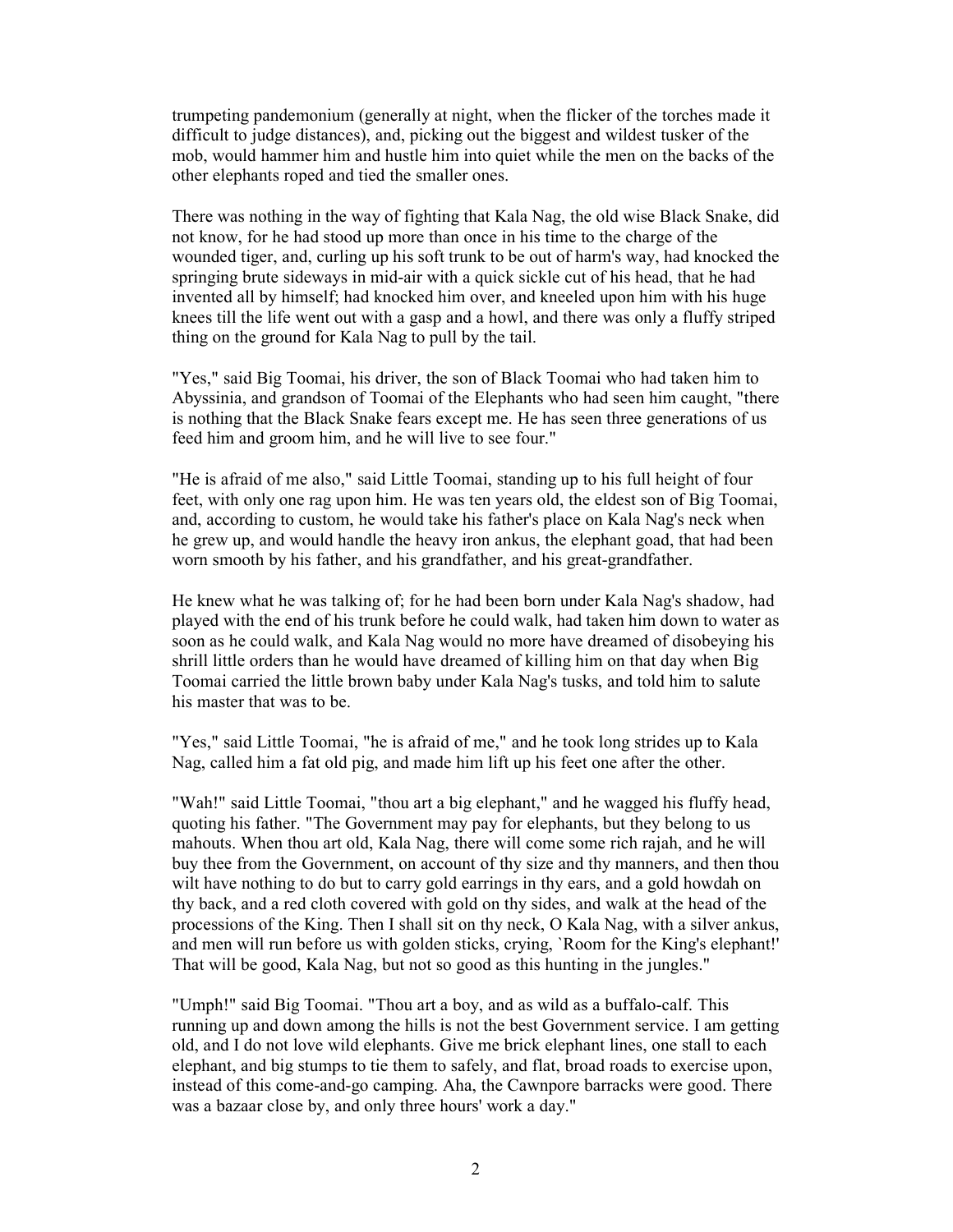Little Toomai remembered the Cawnpore elephant-lines and said nothing. He very much preferred the camp life, and hated those broad, flat roads, with the daily grubbing for grass in the forage reserve, and the long hours when there was nothing to do except to watch Kala Nag fidgeting in his pickets.

What Little Toomai liked was to scramble up bridle paths that only an elephant could take; the dip into the valley below; the glimpses of the wild elephants browsing miles away; the rush of the frightened pig and peacock under Kala Nag's feet; the blinding warm rains, when all the hills and valleys smoked; the beautiful misty mornings when nobody knew where they would camp that night; the steady, cautious drive of the wild elephants, and the mad rush and blaze and hullabaloo of the last night's drive, when the elephants poured into the stockade like boulders in a landslide, found that they could not get out, and flung themselves at the heavy posts only to be driven back by yells and flaring torches and volleys of blank cartridge.

Even a little boy could be of use there, and Toomai was as useful as three boys. He would get his torch and wave it, and yell with the best. But the really good time came when the driving out began, and the Keddah–that is, the stockade– looked like a picture of the end of the world, and men had to make signs to one another, because they could not hear themselves speak. Then Little Toomai would climb up to the top of one of the quivering stockade posts, his sun-bleached brown hair flying loose all over his shoulders, and he looking like a goblin in the torch-light. And as soon as there was a lull you could hear his high-pitched yells of encouragement to Kala Nag, above the trumpeting and crashing, and snapping of ropes, and groans of the tethered elephants. "Mael, mael, Kala Nag! (Go on, go on, Black Snake!) Dant do! (Give him the tusk!) Somalo! Somalo! (Careful, careful!) Maro! Mar! (Hit him, hit him!) Mind the post! Arre! Arre! Hai! Yai! Kya-a-ah!" he would shout, and the big fight between Kala Nag and the wild elephant would sway to and fro across the Keddah, and the old elephant catchers would wipe the sweat out of their eyes, and find time to nod to Little Toomai wriggling with joy on the top of the posts.

He did more than wriggle. One night he slid down from the post and slipped in between the elephants and threw up the loose end of a rope, which had dropped, to a driver who was trying to get a purchase on the leg of a kicking young calf (calves always give more trouble than full-grown animals). Kala Nag saw him, caught him in his trunk, and handed him up to Big Toomai, who slapped him then and there, and put him back on the post.

Next morning he gave him a scolding and said, "Are not good brick elephant lines and a little tent carrying enough, that thou must needs go elephant catching on thy own account, little worthless? Now those foolish hunters, whose pay is less than my pay, have spoken to Petersen Sahib of the matter." Little Toomai was frightened. He did not know much of white men, but Petersen Sahib was the greatest white man in the world to him. He was the head of all the Keddah operations–the man who caught all the elephants for the Government of India, and who knew more about the ways of elephants than any living man.

"What–what will happen?" said Little Toomai.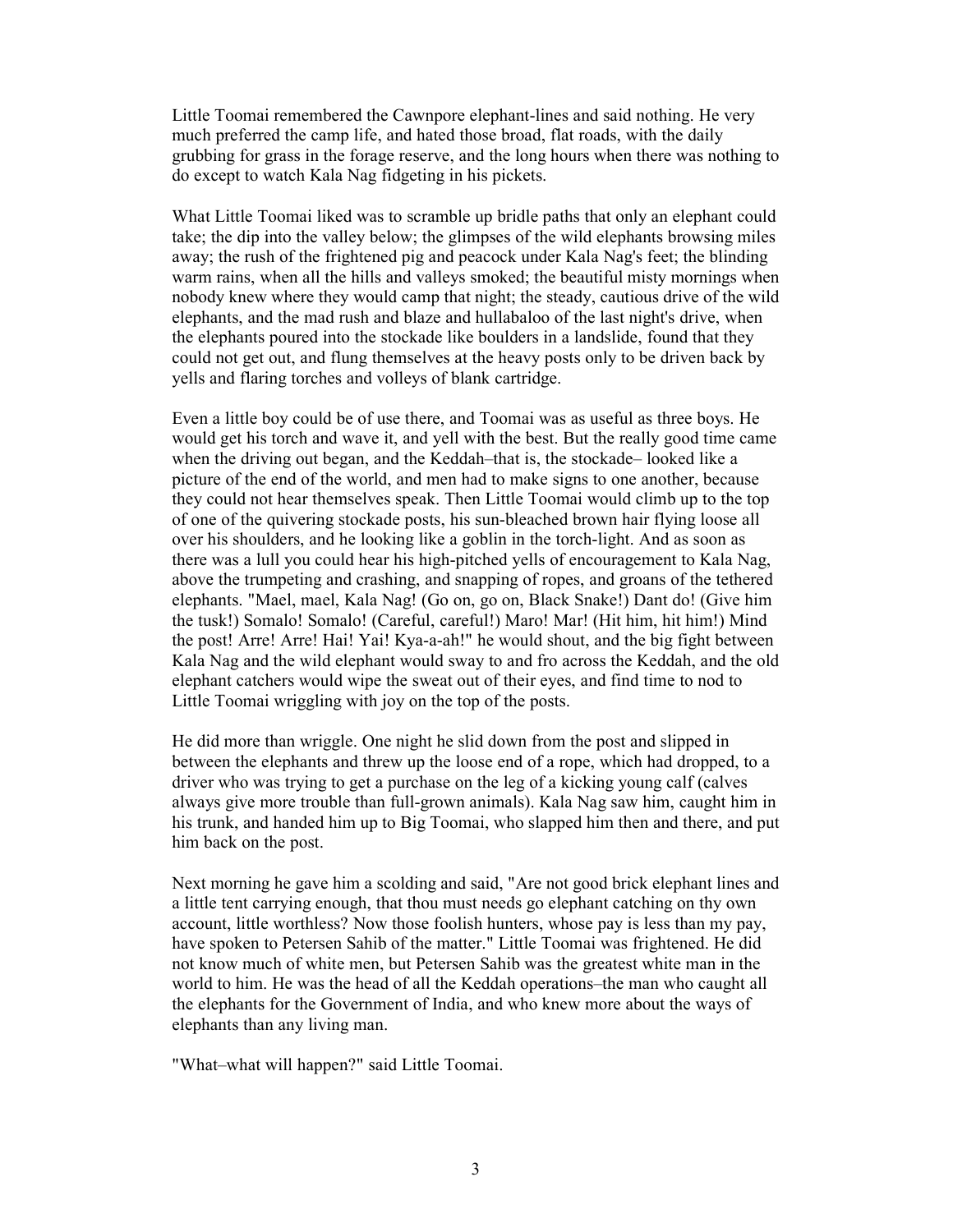"Happen! The worst that can happen. Petersen Sahib is a madman. Else why should he go hunting these wild devils? He may even require thee to be an elephant catcher, to sleep anywhere in these fever-filled jungles, and at last to be trampled to death in the Keddah. It is well that this nonsense ends safely. Next week the catching is over, and we of the plains are sent back to our stations. Then we will march on smooth roads, and forget all this hunting. But, son, I am angry that thou shouldst meddle in the business that belongs to these dirty Assamese jungle folk. Kala Nag will obey none but me, so I must go with him into the Keddah, but he is only a fighting elephant, and he does not help to rope them. So I sit at my ease, as befits a mahout,– not a mere hunter,–a mahout, I say, and a man who gets a pension at the end of his service. Is the family of Toomai of the Elephants to be trodden underfoot in the dirt of a Keddah? Bad one! Wicked one! Worthless son! Go and wash Kala Nag and attend to his ears, and see that there are no thorns in his feet. Or else Petersen Sahib will surely catch thee and make thee a wild hunter–a follower of elephant's foot tracks, a jungle bear. Bah! Shame! Go!"

Little Toomai went off without saying a word, but he told Kala Nag all his grievances while he was examining his feet. "No matter," said Little Toomai, turning up the fringe of Kala Nag's huge right ear. "They have said my name to Petersen Sahib, and perhaps–and perhaps–and perhaps–who knows? Hai! That is a big thorn that I have pulled out!"

The next few days were spent in getting the elephants together, in walking the newly caught wild elephants up and down between a couple of tame ones to prevent them giving too much trouble on the downward march to the plains, and in taking stock of the blankets and ropes and things that had been worn out or lost in the forest.

Petersen Sahib came in on his clever she-elephant Pudmini; he had been paying off other camps among the hills, for the season was coming to an end, and there was a native clerk sitting at a table under a tree, to pay the drivers their wages. As each man was paid he went back to his elephant, and joined the line that stood ready to start. The catchers, and hunters, and beaters, the men of the regular Keddah, who stayed in the jungle year in and year out, sat on the backs of the elephants that belonged to Petersen Sahib's permanent force, or leaned against the trees with their guns across their arms, and made fun of the drivers who were going away, and laughed when the newly caught elephants broke the line and ran about.

Big Toomai went up to the clerk with Little Toomai behind him, and Machua Appa, the head tracker, said in an undertone to a friend of his, "There goes one piece of good elephant stuff at least. 'Tis a pity to send that young jungle-cock to molt in the plains."

Now Petersen Sahib had ears all over him, as a man must have who listens to the most silent of all living things–the wild elephant. He turned where he was lying all along on Pudmini's back and said, "What is that? I did not know of a man among the plainsdrivers who had wit enough to rope even a dead elephant."

"This is not a man, but a boy. He went into the Keddah at the last drive, and threw Barmao there the rope, when we were trying to get that young calf with the blotch on his shoulder away from his mother."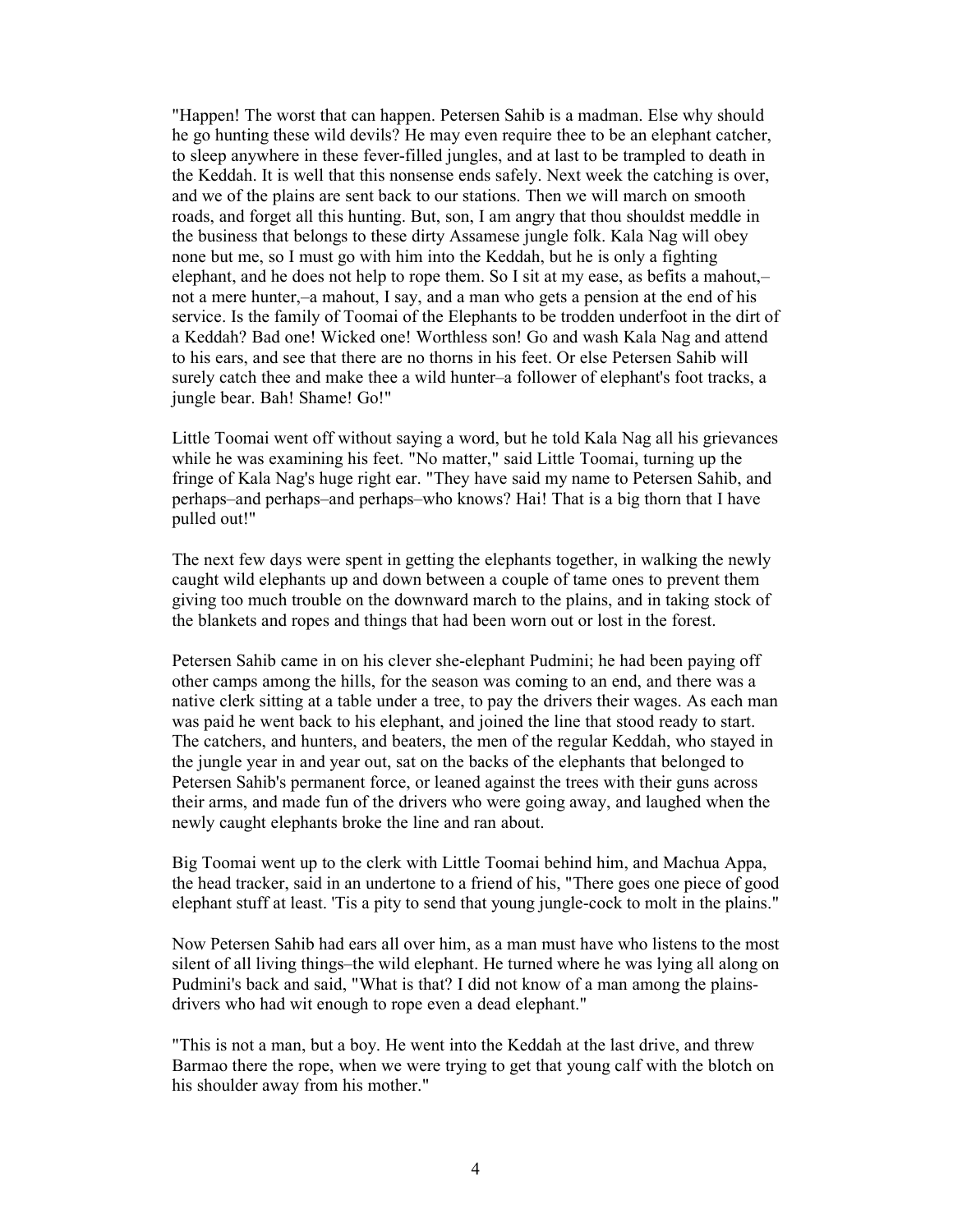Machua Appa pointed at Little Toomai, and Petersen Sahib looked, and Little Toomai bowed to the earth.

"He throw a rope? He is smaller than a picket-pin. Little one, what is thy name?" said Petersen Sahib.

Little Toomai was too frightened to speak, but Kala Nag was behind him, and Toomai made a sign with his hand, and the elephant caught him up in his trunk and held him level with Pudmini's forehead, in front of the great Petersen Sahib. Then Little Toomai covered his face with his hands, for he was only a child, and except where elephants were concerned, he was just as bashful as a child could be.

"Oho!" said Petersen Sahib, smiling underneath his mustache, "and why didst thou teach thy elephant that trick? Was it to help thee steal green corn from the roofs of the houses when the ears are put out to dry?"

"Not green corn, Protector of the Poor,–melons," said Little Toomai, and all the men sitting about broke into a roar of laughter. Most of them had taught their elephants that trick when they were boys. Little Toomai was hanging eight feet up in the air, and he wished very much that he were eight feet underground.

"He is Toomai, my son, Sahib," said Big Toomai, scowling. "He is a very bad boy, and he will end in a jail, Sahib."

"Of that I have my doubts," said Petersen Sahib. "A boy who can face a full Keddah at his age does not end in jails. See, little one, here are four annas to spend in sweetmeats because thou hast a little head under that great thatch of hair. In time thou mayest become a hunter too." Big Toomai scowled more than ever. "Remember, though, that Keddahs are not good for children to play in," Petersen Sahib went on.

"Must I never go there, Sahib?" asked Little Toomai with a big gasp.

"Yes." Petersen Sahib smiled again. "When thou hast seen the elephants dance. That is the proper time. Come to me when thou hast seen the elephants dance, and then I will let thee go into all the Keddahs."

There was another roar of laughter, for that is an old joke among elephant-catchers, and it means just never. There are great cleared flat places hidden away in the forests that are called elephants' ball-rooms, but even these are only found by accident, and no man has ever seen the elephants dance. When a driver boasts of his skill and bravery the other drivers say, "And when didst thou see the elephants dance?"

Kala Nag put Little Toomai down, and he bowed to the earth again and went away with his father, and gave the silver four-anna piece to his mother, who was nursing his baby brother, and they all were put up on Kala Nag's back, and the line of grunting, squealing elephants rolled down the hill path to the plains. It was a very lively march on account of the new elephants, who gave trouble at every ford, and needed coaxing or beating every other minute.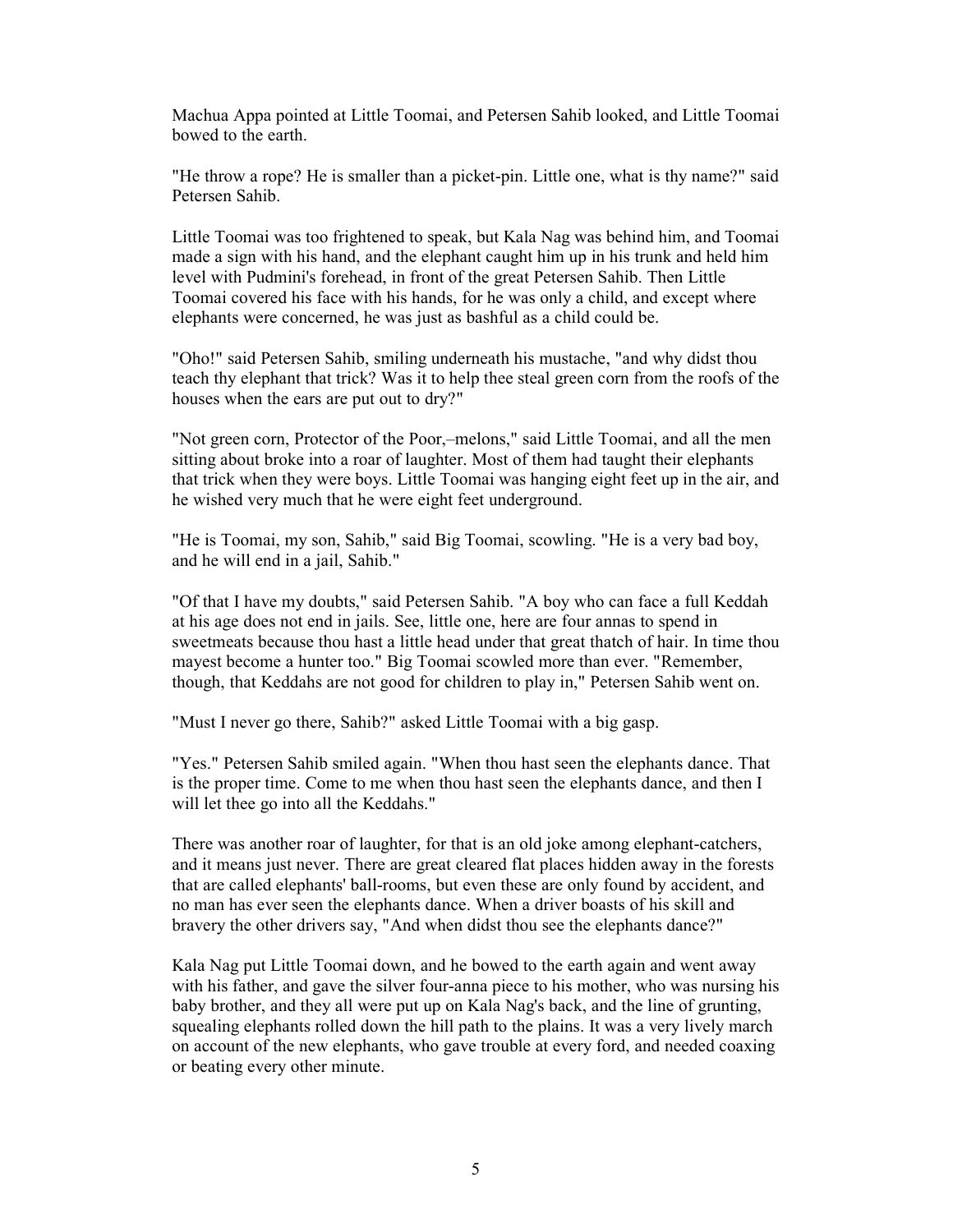Big Toomai prodded Kala Nag spitefully, for he was very angry, but Little Toomai was too happy to speak. Petersen Sahib had noticed him, and given him money, so he felt as a private soldier would feel if he had been called out of the ranks and praised by his commander-in-chief.

"What did Petersen Sahib mean by the elephant dance?" he said, at last, softly to his mother.

Big Toomai heard him and grunted. "That thou shouldst never be one of these hill buffaloes of trackers. That was what he meant. Oh, you in front, what is blocking the way?"

An Assamese driver, two or three elephants ahead, turned round angrily, crying: "Bring up Kala Nag, and knock this youngster of mine into good behavior. Why should Petersen Sahib have chosen me to go down with you donkeys of the rice fields? Lay your beast alongside, Toomai, and let him prod with his tusks. By all the Gods of the Hills, these new elephants are possessed, or else they can smell their companions in the jungle." Kala Nag hit the new elephant in the ribs and knocked the wind out of him, as Big Toomai said, "We have swept the hills of wild elephants at the last catch. It is only your carelessness in driving. Must I keep order along the whole line?"

"Hear him!" said the other driver. "We have swept the hills! Ho! Ho! You are very wise, you plains people. Anyone but a mud-head who never saw the jungle would know that they know that the drives are ended for the season. Therefore all the wild elephants to-night will–but why should I waste wisdom on a river-turtle?"

"What will they do?" Little Toomai called out.

"Ohe, little one. Art thou there? Well, I will tell thee, for thou hast a cool head. They will dance, and it behooves thy father, who has swept all the hills of all the elephants, to double-chain his pickets to-night."

"What talk is this?" said Big Toomai. "For forty years, father and son, we have tended elephants, and we have never heard such moonshine about dances."

"Yes; but a plainsman who lives in a hut knows only the four walls of his hut. Well, leave thy elephants unshackled tonight and see what comes. As for their dancing, I have seen the place where–Bapree-bap! How many windings has the Dihang River? Here is another ford, and we must swim the calves. Stop still, you behind there."

And in this way, talking and wrangling and splashing through the rivers, they made their first march to a sort of receiving camp for the new elephants. But they lost their tempers long before they got there.

Then the elephants were chained by their hind legs to their big stumps of pickets, and extra ropes were fitted to the new elephants, and the fodder was piled before them, and the hill drivers went back to Petersen Sahib through the afternoon light, telling the plains drivers to be extra careful that night, and laughing when the plains drivers asked the reason.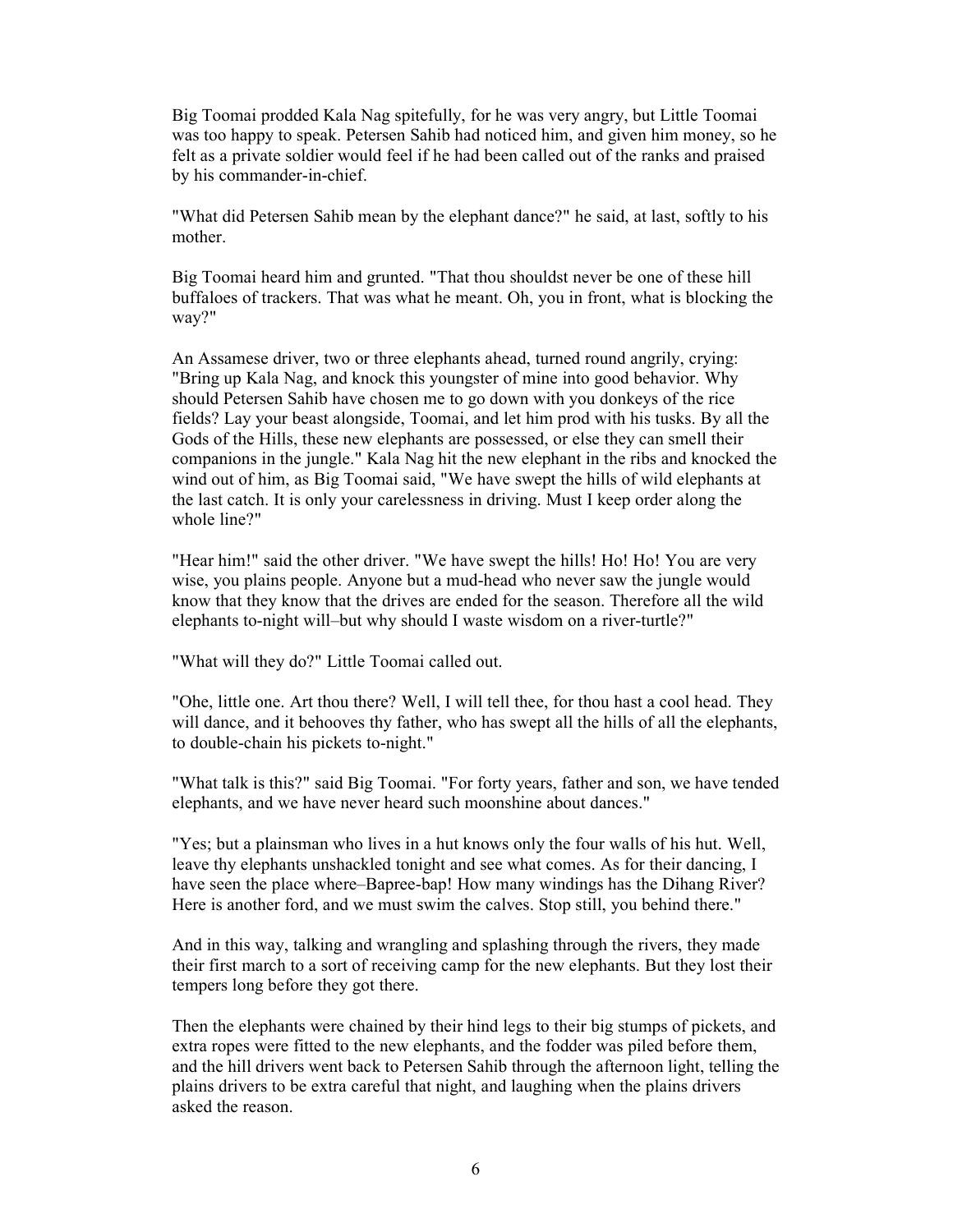Little Toomai attended to Kala Nag's supper, and as evening fell, wandered through the camp, unspeakably happy, in search of a tom-tom. When an Indian child's heart is full, he does not run about and make a noise in an irregular fashion. He sits down to a sort of revel all by himself. And Little Toomai had been spoken to by Petersen Sahib! If he had not found what he wanted, I believe he would have been ill. But the sweetmeat seller in the camp lent him a little tom-tom–a drum beaten with the flat of the hand–and he sat down, cross-legged, before Kala Nag as the stars began to come out, the tom-tom in his lap, and he thumped and he thumped and he thumped, and the more he thought of the great honor that had been done to him, the more he thumped, all alone among the elephant fodder. There was no tune and no words, but the thumping made him happy.

The new elephants strained at their ropes, and squealed and trumpeted from time to time, and he could hear his mother in the camp hut putting his small brother to sleep with an old, old song about the great God Shiv, who once told all the animals what they should eat. It is a very soothing lullaby, and the first verse says:

Shiv, who poured the harvest and made the winds to blow, Sitting at the doorways of a day of long ago, Gave to each his portion, food and toil and fate, From the King upon the guddee to the Beggar at the gate. All things made he–Shiva the Preserver. Mahadeo! Mahadeo! He made all– Thorn for the camel, fodder for the kine, And mother's heart for sleepy head, O little son of mine!

Little Toomai came in with a joyous tunk-a-tunk at the end of each verse, till he felt sleepy and stretched himself on the fodder at Kala Nag's side. At last the elephants began to lie down one after another as is their custom, till only Kala Nag at the right of the line was left standing up; and he rocked slowly from side to side, his ears put forward to listen to the night wind as it blew very slowly across the hills. The air was full of all the night noises that, taken together, make one big silence– the click of one bamboo stem against the other, the rustle of something alive in the undergrowth, the scratch and squawk of a half-waked bird (birds are awake in the night much more often than we imagine), and the fall of water ever so far away. Little Toomai slept for some time, and when he waked it was brilliant moonlight, and Kala Nag was still standing up with his ears cocked. Little Toomai turned, rustling in the fodder, and watched the curve of his big back against half the stars in heaven, and while he watched he heard, so far away that it sounded no more than a pinhole of noise pricked through the stillness, the "hoot-toot" of a wild elephant.

All the elephants in the lines jumped up as if they had been shot, and their grunts at last waked the sleeping mahouts, and they came out and drove in the picket pegs with big mallets, and tightened this rope and knotted that till all was quiet. One new elephant had nearly grubbed up his picket, and Big Toomai took off Kala Nag's leg chain and shackled that elephant fore-foot to hind-foot, but slipped a loop of grass string round Kala Nag's leg, and told him to remember that he was tied fast. He knew that he and his father and his grandfather had done the very same thing hundreds of times before. Kala Nag did not answer to the order by gurgling, as he usually did. He stood still, looking out across the moonlight, his head a little raised and his ears spread like fans, up to the great folds of the Garo hills.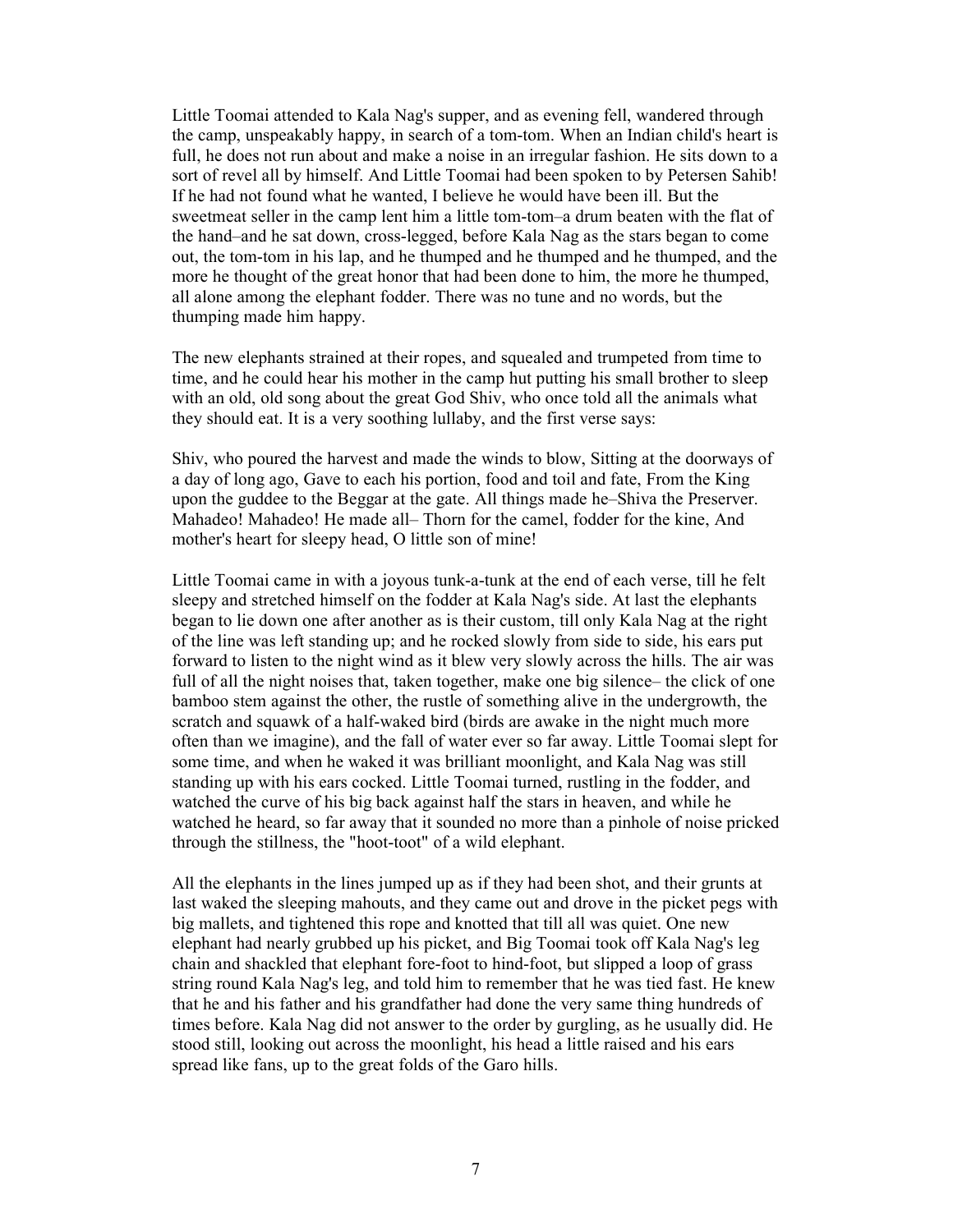"Tend to him if he grows restless in the night," said Big Toomai to Little Toomai, and he went into the hut and slept. Little Toomai was just going to sleep, too, when he heard the coir string snap with a little "tang," and Kala Nag rolled out of his pickets as slowly and as silently as a cloud rolls out of the mouth of a valley. Little Toomai pattered after him, barefooted, down the road in the moonlight, calling under his breath, "Kala Nag! Kala Nag! Take me with you, O Kala Nag!" The elephant turned, without a sound, took three strides back to the boy in the moonlight, put down his trunk, swung him up to his neck, and almost before Little Toomai had settled his knees, slipped into the forest.

There was one blast of furious trumpeting from the lines, and then the silence shut down on everything, and Kala Nag began to move. Sometimes a tuft of high grass washed along his sides as a wave washes along the sides of a ship, and sometimes a cluster of wild-pepper vines would scrape along his back, or a bamboo would creak where his shoulder touched it. But between those times he moved absolutely without any sound, drifting through the thick Garo forest as though it had been smoke. He was going uphill, but though Little Toomai watched the stars in the rifts of the trees, he could not tell in what direction.

Then Kala Nag reached the crest of the ascent and stopped for a minute, and Little Toomai could see the tops of the trees lying all speckled and furry under the moonlight for miles and miles, and the blue-white mist over the river in the hollow. Toomai leaned forward and looked, and he felt that the forest was awake below him– awake and alive and crowded. A big brown fruit-eating bat brushed past his ear; a porcupine's quills rattled in the thicket; and in the darkness between the tree stems he heard a hog-bear digging hard in the moist warm earth, and snuffing as it digged.

Then the branches closed over his head again, and Kala Nag began to go down into the valley–not quietly this time, but as a runaway gun goes down a steep bank–in one rush. The huge limbs moved as steadily as pistons, eight feet to each stride, and the wrinkled skin of the elbow points rustled. The undergrowth on either side of him ripped with a noise like torn canvas, and the saplings that he heaved away right and left with his shoulders sprang back again and banged him on the flank, and great trails of creepers, all matted together, hung from his tusks as he threw his head from side to side and plowed out his pathway. Then Little Toomai laid himself down close to the great neck lest a swinging bough should sweep him to the ground, and he wished that he were back in the lines again.

The grass began to get squashy, and Kala Nag's feet sucked and squelched as he put them down, and the night mist at the bottom of the valley chilled Little Toomai. There was a splash and a trample, and the rush of running water, and Kala Nag strode through the bed of a river, feeling his way at each step. Above the noise of the water, as it swirled round the elephant's legs, Little Toomai could hear more splashing and some trumpeting both upstream and down–great grunts and angry snortings, and all the mist about him seemed to be full of rolling, wavy shadows.

"Ai!" he said, half aloud, his teeth chattering. "The elephant-folk are out tonight. It is the dance, then!"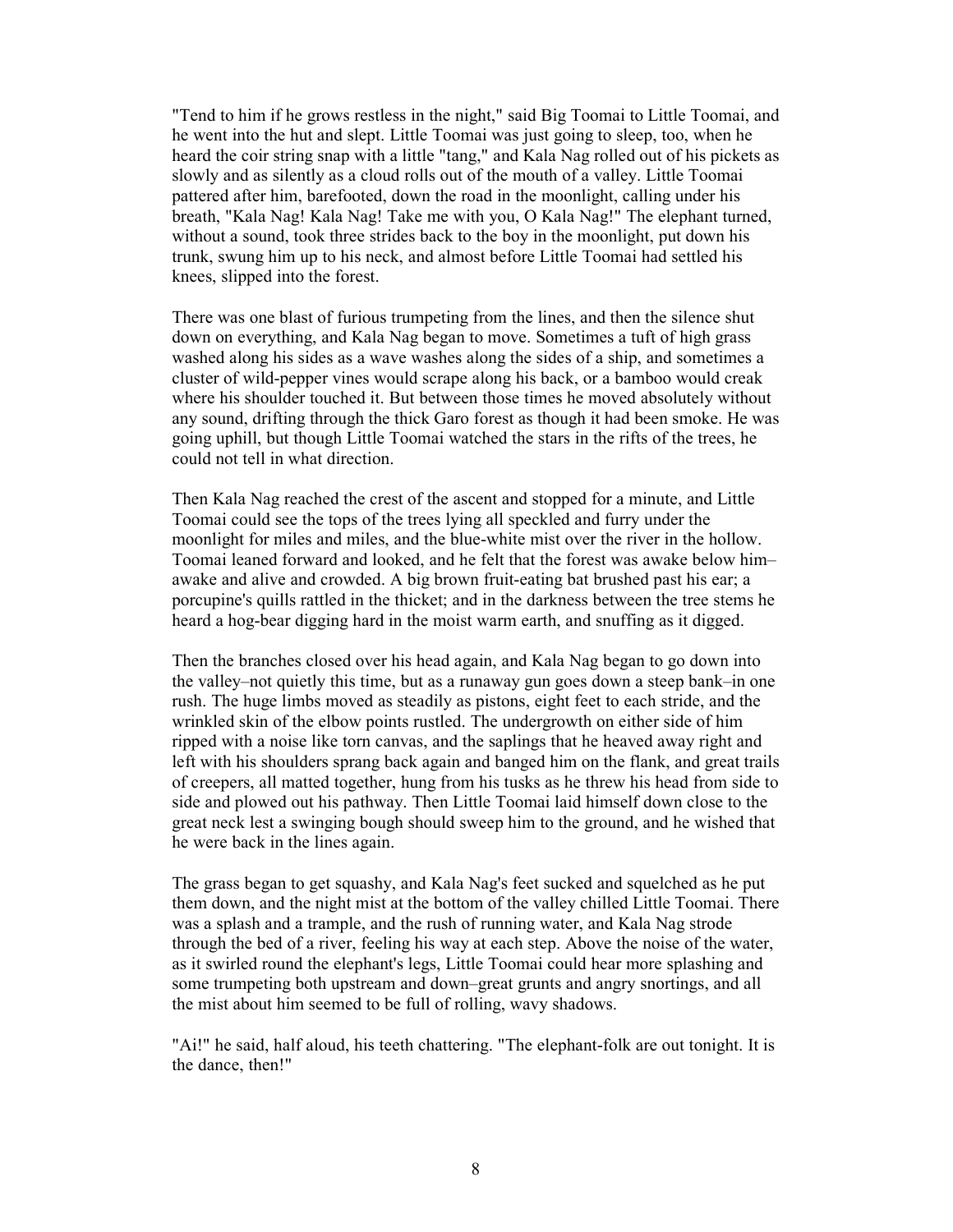Kala Nag swashed out of the water, blew his trunk clear, and began another climb. But this time he was not alone, and he had not to make his path. That was made already, six feet wide, in front of him, where the bent jungle-grass was trying to recover itself and stand up. Many elephants must have gone that way only a few minutes before. Little Toomai looked back, and behind him a great wild tusker with his little pig's eyes glowing like hot coals was just lifting himself out of the misty river. Then the trees closed up again, and they went on and up, with trumpetings and crashings, and the sound of breaking branches on every side of them.

At last Kala Nag stood still between two tree-trunks at the very top of the hill. They were part of a circle of trees that grew round an irregular space of some three or four acres, and in all that space, as Little Toomai could see, the ground had been trampled down as hard as a brick floor. Some trees grew in the center of the clearing, but their bark was rubbed away, and the white wood beneath showed all shiny and polished in the patches of moonlight. There were creepers hanging from the upper branches, and the bells of the flowers of the creepers, great waxy white things like convolvuluses, hung down fast asleep. But within the limits of the clearing there was not a single blade of green– nothing but the trampled earth.

The moonlight showed it all iron gray, except where some elephants stood upon it, and their shadows were inky black. Little Toomai looked, holding his breath, with his eyes starting out of his head, and as he looked, more and more and more elephants swung out into the open from between the tree trunks. Little Toomai could only count up to ten, and he counted again and again on his fingers till he lost count of the tens, and his head began to swim. Outside the clearing he could hear them crashing in the undergrowth as they worked their way up the hillside, but as soon as they were within the circle of the tree trunks they moved like ghosts.

There were white-tusked wild males, with fallen leaves and nuts and twigs lying in the wrinkles of their necks and the folds of their ears; fat, slow-footed she-elephants, with restless, little pinky black calves only three or four feet high running under their stomachs; young elephants with their tusks just beginning to show, and very proud of them; lanky, scraggy old-maid elephants, with their hollow anxious faces, and trunks like rough bark; savage old bull elephants, scarred from shoulder to flank with great weals and cuts of bygone fights, and the caked dirt of their solitary mud baths dropping from their shoulders; and there was one with a broken tusk and the marks of the full-stroke, the terrible drawing scrape, of a tiger's claws on his side.

They were standing head to head, or walking to and fro across the ground in couples, or rocking and swaying all by themselves– scores and scores of elephants.

Toomai knew that so long as he lay still on Kala Nag's neck nothing would happen to him, for even in the rush and scramble of a Keddah drive a wild elephant does not reach up with his trunk and drag a man off the neck of a tame elephant. And these elephants were not thinking of men that night. Once they started and put their ears forward when they heard the chinking of a leg iron in the forest, but it was Pudmini, Petersen Sahib's pet elephant, her chain snapped short off, grunting, snuffling up the hillside. She must have broken her pickets and come straight from Petersen Sahib's camp; and Little Toomai saw another elephant, one that he did not know, with deep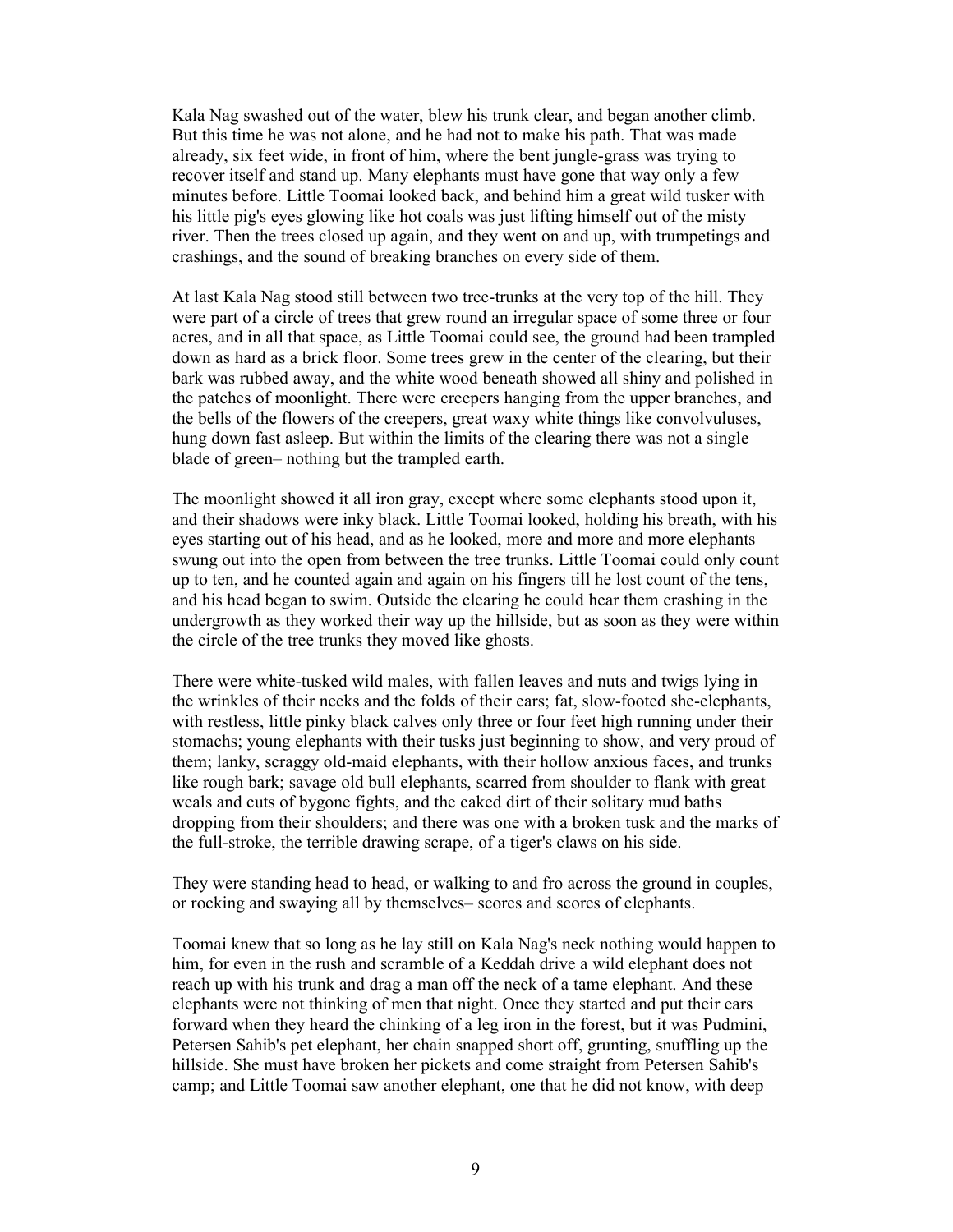rope galls on his back and breast. He, too, must have run away from some camp in the hills about.

At last there was no sound of any more elephants moving in the forest, and Kala Nag rolled out from his station between the trees and went into the middle of the crowd, clucking and gurgling, and all the elephants began to talk in their own tongue, and to move about.

Still lying down, Little Toomai looked down upon scores and scores of broad backs, and wagging ears, and tossing trunks, and little rolling eyes. He heard the click of tusks as they crossed other tusks by accident, and the dry rustle of trunks twined together, and the chafing of enormous sides and shoulders in the crowd, and the incessant flick and hissh of the great tails. Then a cloud came over the moon, and he sat in black darkness. But the quiet, steady hustling and pushing and gurgling went on just the same. He knew that there were elephants all round Kala Nag, and that there was no chance of backing him out of the assembly; so he set his teeth and shivered. In a Keddah at least there was torchlight and shouting, but here he was all alone in the dark, and once a trunk came up and touched him on the knee.

Then an elephant trumpeted, and they all took it up for five or ten terrible seconds. The dew from the trees above spattered down like rain on the unseen backs, and a dull booming noise began, not very loud at first, and Little Toomai could not tell what it was. But it grew and grew, and Kala Nag lifted up one forefoot and then the other, and brought them down on the ground –one-two, one-two, as steadily as triphammers. The elephants were stamping all together now, and it sounded like a war drum beaten at the mouth of a cave. The dew fell from the trees till there was no more left to fall, and the booming went on, and the ground rocked and shivered, and Little Toomai put his hands up to his ears to shut out the sound. But it was all one gigantic jar that ran through him–this stamp of hundreds of heavy feet on the raw earth. Once or twice he could feel Kala Nag and all the others surge forward a few strides, and the thumping would change to the crushing sound of juicy green things being bruised, but in a minute or two the boom of feet on hard earth began again. A tree was creaking and groaning somewhere near him. He put out his arm and felt the bark, but Kala Nag moved forward, still tramping, and he could not tell where he was in the clearing. There was no sound from the elephants, except once, when two or three little calves squeaked together. Then he heard a thump and a shuffle, and the booming went on. It must have lasted fully two hours, and Little Toomai ached in every nerve, but he knew by the smell of the night air that the dawn was coming.

The morning broke in one sheet of pale yellow behind the green hills, and the booming stopped with the first ray, as though the light had been an order. Before Little Toomai had got the ringing out of his head, before even he had shifted his position, there was not an elephant in sight except Kala Nag, Pudmini, and the elephant with the rope-galls, and there was neither sign nor rustle nor whisper down the hillsides to show where the others had gone.

Little Toomai stared again and again. The clearing, as he remembered it, had grown in the night. More trees stood in the middle of it, but the undergrowth and the jungle grass at the sides had been rolled back. Little Toomai stared once more. Now he understood the trampling. The elephants had stamped out more room–had stamped the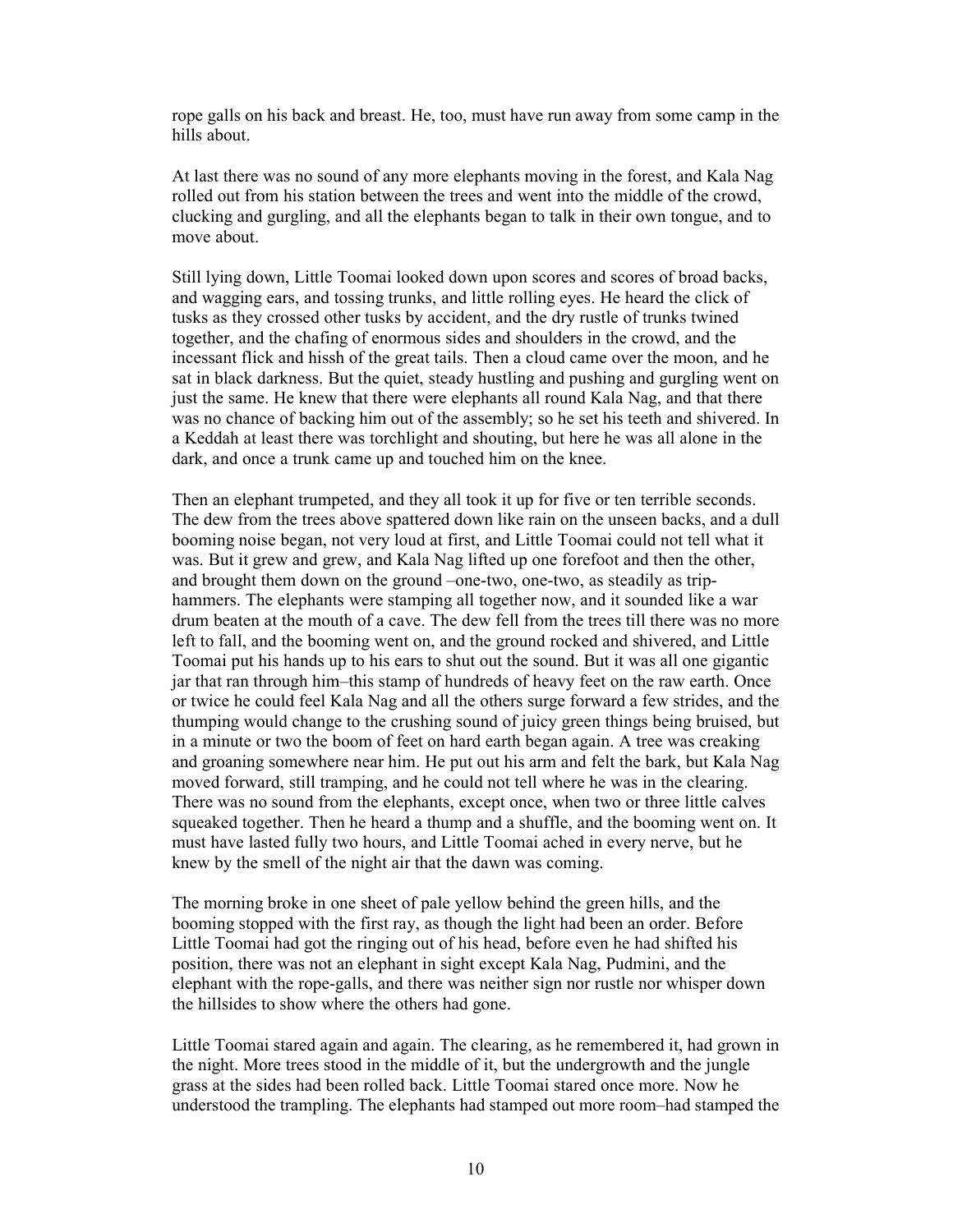thick grass and juicy cane to trash, the trash into slivers, the slivers into tiny fibers, and the fibers into hard earth.

"Wah!" said Little Toomai, and his eyes were very heavy. "Kala Nag, my lord, let us keep by Pudmini and go to Petersen Sahib's camp, or I shall drop from thy neck."

The third elephant watched the two go away, snorted, wheeled round, and took his own path. He may have belonged to some little native king's establishment, fifty or sixty or a hundred miles away.

Two hours later, as Petersen Sahib was eating early breakfast, his elephants, who had been double chained that night, began to trumpet, and Pudmini, mired to the shoulders, with Kala Nag, very footsore, shambled into the camp. Little Toomai's face was gray and pinched, and his hair was full of leaves and drenched with dew, but he tried to salute Petersen Sahib, and cried faintly: "The dance–the elephant dance! I have seen it, and–I die!" As Kala Nag sat down, he slid off his neck in a dead faint.

But, since native children have no nerves worth speaking of, in two hours he was lying very contentedly in Petersen Sahib's hammock with Petersen Sahib's shootingcoat under his head, and a glass of warm milk, a little brandy, with a dash of quinine, inside of him, and while the old hairy, scarred hunters of the jungles sat three deep before him, looking at him as though he were a spirit, he told his tale in short words, as a child will, and wound up with:

"Now, if I lie in one word, send men to see, and they will find that the elephant folk have trampled down more room in their dance-room, and they will find ten and ten, and many times ten, tracks leading to that dance-room. They made more room with their feet. I have seen it. Kala Nag took me, and I saw. Also Kala Nag is very legweary!"

Little Toomai lay back and slept all through the long afternoon and into the twilight, and while he slept Petersen Sahib and Machua Appa followed the track of the two elephants for fifteen miles across the hills. Petersen Sahib had spent eighteen years in catching elephants, and he had only once before found such a dance-place. Machua Appa had no need to look twice at the clearing to see what had been done there, or to scratch with his toe in the packed, rammed earth.

"The child speaks truth," said he. "All this was done last night, and I have counted seventy tracks crossing the river. See, Sahib, where Pudmini's leg-iron cut the bark of that tree! Yes; she was there too."

They looked at one another and up and down, and they wondered. For the ways of elephants are beyond the wit of any man, black or white, to fathom.

"Forty years and five," said Machua Appa, "have I followed my lord, the elephant, but never have I heard that any child of man had seen what this child has seen. By all the Gods of the Hills, it is–what can we say?" and he shook his head.

When they got back to camp it was time for the evening meal. Petersen Sahib ate alone in his tent, but he gave orders that the camp should have two sheep and some